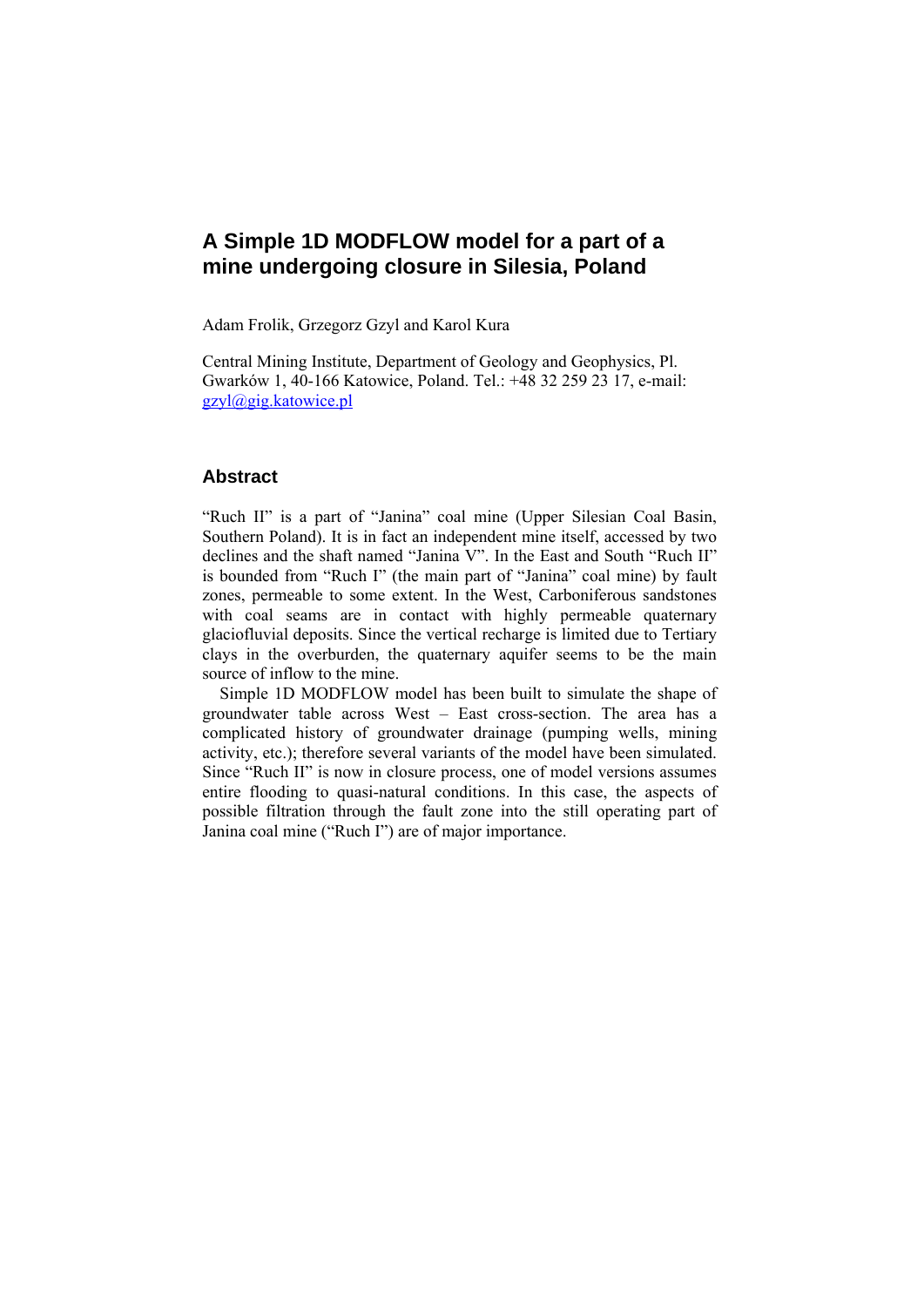## **1 Introduction**

MODFLOW models (McDonald and Harbaugh 1988), as well as the other models based on Darcy groundwater flow assumption are known to cause problems in mining areas, where major flow conditions are controlled by man-made excavations like: shafts, adits, declines, galleries, etc.; therefore flow conditions there are usually of non-Darcy turbulent character. However, while assessing the hydrogeological consequences of "Janina – Ruch II" coal mine closure, the need of constructing a simple groundwater model raised up (Frolik et al. 2004). The main task for was to assess the permeability of the Eastern as well as the Western border of "Janina – Ruch II" mining area in the aspect of possible increase in inflow to "Janina – Ruch I" coal mine. Since the time to build the model was rather short, it was decided to choose a simple 1D Modflow approach. In spite of methodological uncertainties mentioned above, the obtained results seemed to be reasonable. This paper describes the modelling approach, variants of the model as well as obtained results.

# **2 Conceptual model**

"Janina – Ruch II" coal mine is located in the eastern part of Upper – Silesian Coal Basin (S Poland). The main river of this area is Przemsza, flowing from N to S near western border of "Janina – Ruch II" (fig. 1). Fractured Carboniferous sandstones form the main groundwater aquifer there. It is bounded from the top by impermeable Tertiary deposits of variable thickness, locally absent. Between Tertiary clays and Carboniferous sandstones, in some zones Triassic limestones can be found, with full hydraulic contact with Carboniferous aquifer. In the West, there is a post-glacial valley of Przemsza river, several tens of meters deep and filled with high permeable glaciofluvial Quaternary deposits. These deposits are in good hydraulic contact with Carboniferous aquifer. In the East and South "Ruch II" is bounded from "Ruch I" (the main part of "Janina" coal mine) by fault zones, permeable to some extent. Model area was 2700 m wide (from W to E) and 600 m long (from N to S) and covered the southern area of "Janina – Ruch II" coal mine next to former groundwater intake operated by leather industry plant "Chełmek". Carboniferous groundwater aquifer has been simulated by very simple, 1D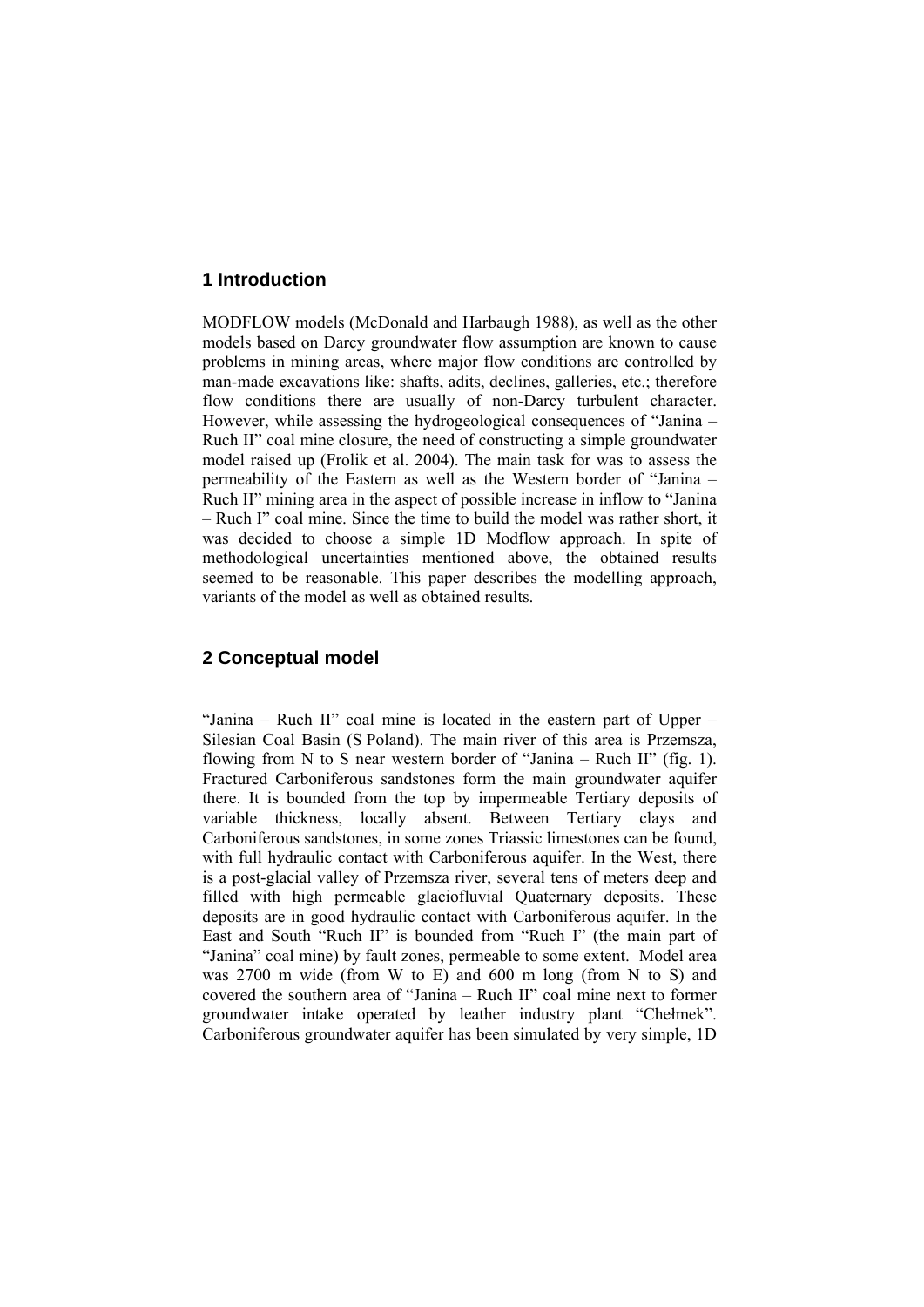model consisting of 27 cells, each of them 600 m long and 100 m wide. Top of simulated layer has been adjusted to the bottom of overlaying Tertiary deposits except the zones with absence of Tertiary. In the later case top of the layer has been adjusted to land surface. In zones where Triassic limestones overlay carboniferous sandstones, Triassic has been included into simulated groundwater aquifer. Since the aquifer does not have the sharp bottom (sandstones are gradually replaced with claystones and the fracture density decreases with depth), some simplifications had to be made and the bottom of the layer has been set arbitrally at 150 m below sea level.

## **3 Boundary conditions**

Carboniferous groundwater aquifer has been simulated as one layer fully tranversible from confined to unconfined character. Since the model was 1D only, southern and northern boundary was simulated as non-flow. Westernmost as well as easternmost cells of the model were simulated as general head boundary. Hydraulic head at western boundary was equal to hydraulic head in river Przemsza valley quaternary aquifer (230 m above sea level); conductance of the boundary has been calibrated to value of  $0.0002$  m<sup>2</sup>/s; as explained in McDonald and Harbaugh (1988), the in inflow of water to the model cell from general head boundary is equal to difference of hydraulic head in the model cell and at the boundary (*∆H*, expressed in metres) conductance of the boundary  $(C,$  expressed in  $m^2/s$ . Hydraulic head of eastern boundary dividing "Janina – Ruch II" from "Janina – Ruch I" was set to 240 m a.s.l. (equal to groundwater level in "Janina – Ruch I" before its dewatering). Conductance of this boundary has been calibrated to value of  $0.0001 \text{ m}^2/\text{s}$ . In some variants of the model constant head boundary was used to model the mine dewatering impact. Former groundwater intake operated by leather industry plant "Chełmek" consisting of several wells has been simulated by constant flow boundary in six neighboring blocks of the model. Recharge constant in time but spatially variable has been applied; following McDonald and Harbaugh  $(1998)$  recharge flow rate expressed in m<sup>3</sup>/s (defined as recharge flux times the given model cell area) has been applied to each model cell. The recognized zones of recharge were:

- Zones of Tertiary overburden absence (recharge flow rate = 7.5E-9)  $m^3/s$ )
- Zones of Tertiary overburden presence (recharge flow rate  $= 6.875E-10$  $m^3/s$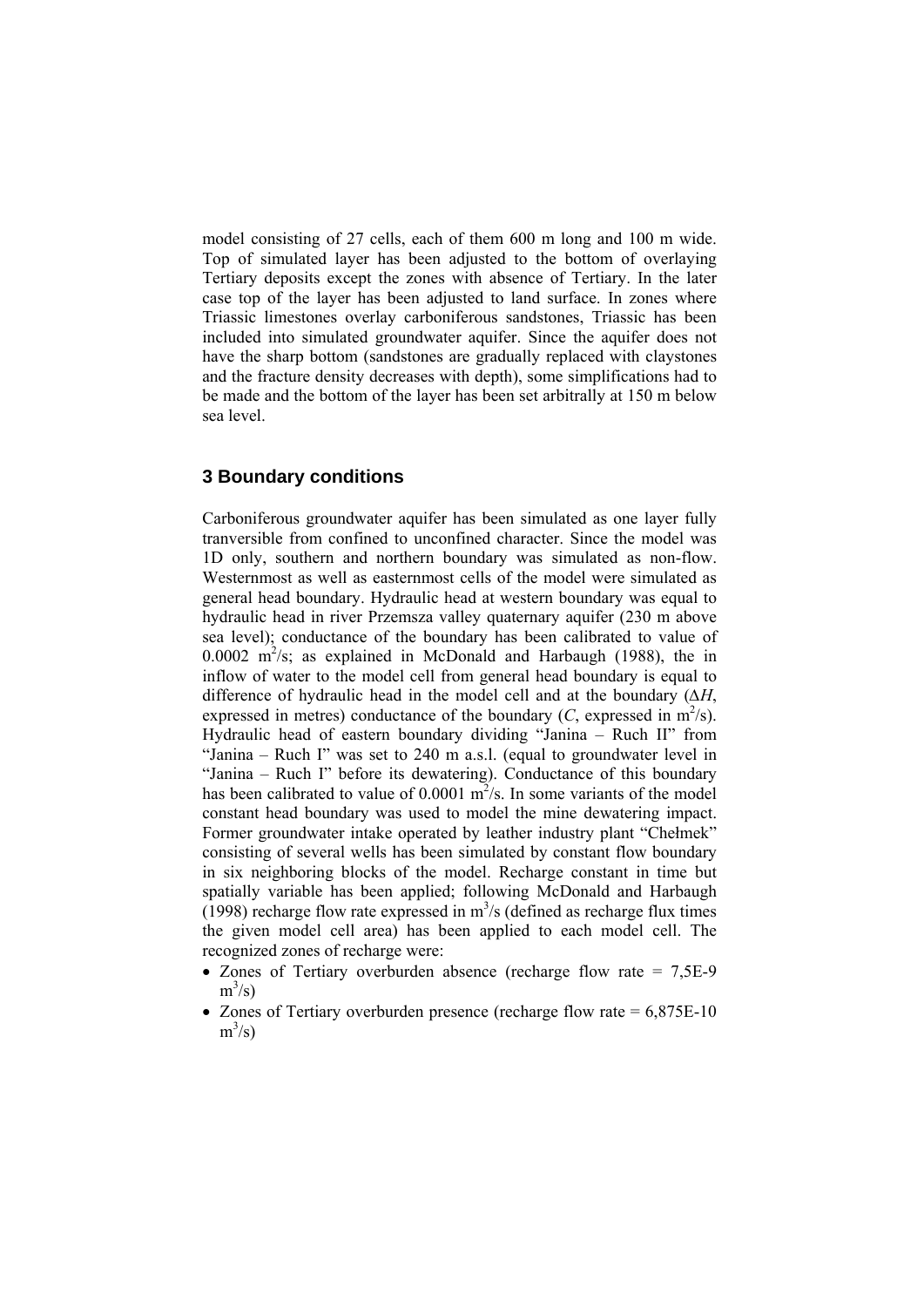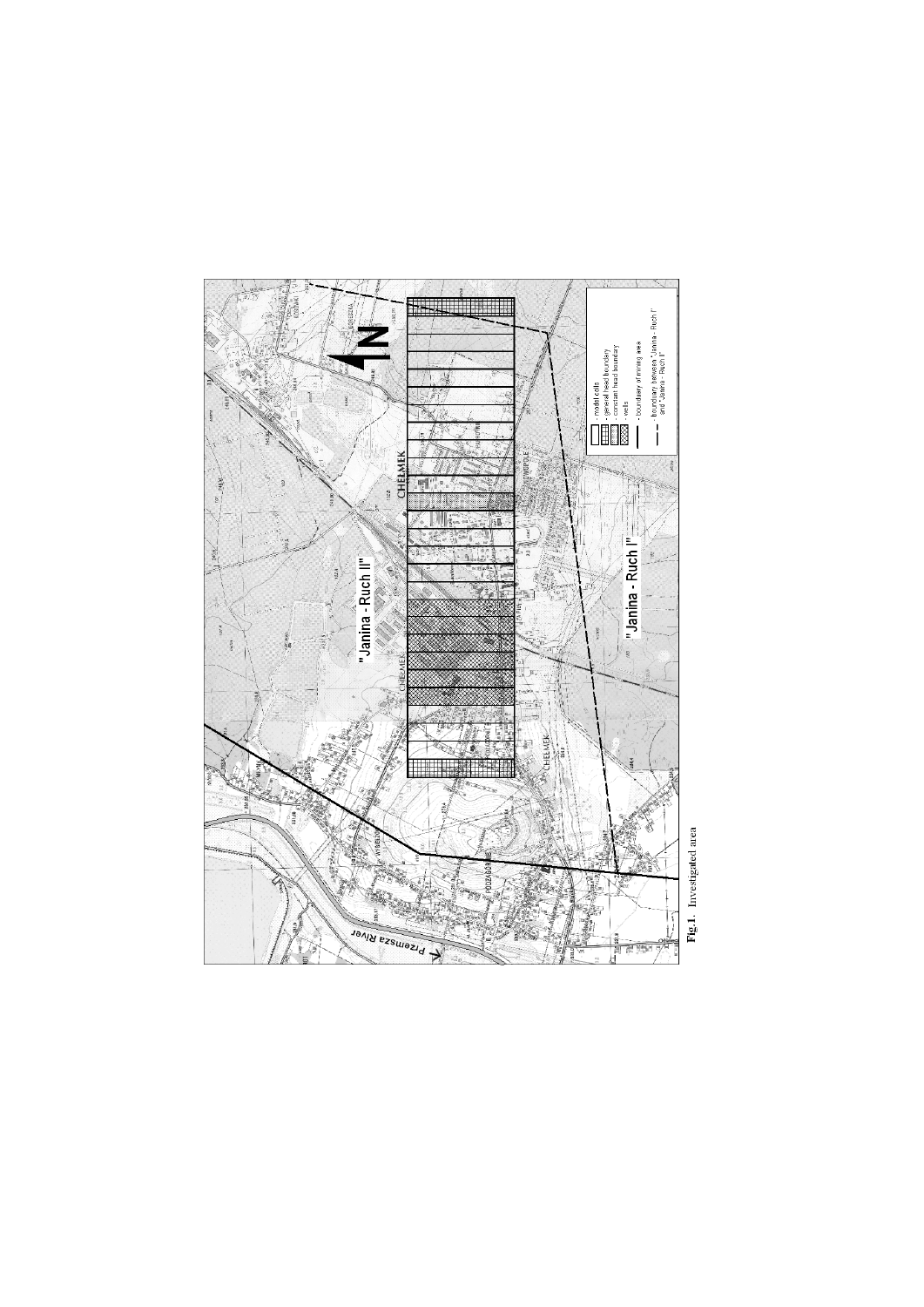• Zones of Tertiary overburden presence, but neighboring with Triassic outcrops on the hill north of model area (recharge flow rate = 2,25E-9  $m^3/s$ )

Hydraulic conductivity (*k*) of 7.5 E-6 m/s was set for entire Carboniferous aquifer. For variants after "Janina – Ruch II" exploitation *k* has been raised up in mined zones and calibrated to value of 1E 5 m/s.

# **4 Model variants and obtained results**

### **4.1 Variant I**

This was the base variant, for which conductance of eastern and western border as well as *k* has been calibrated (see: Chap. 3 Bounday conditions). This variant represented hydrogeological conditions during intensive dewatering of "Janina – Ruch II", before dewatering of "Janina – Ruch I" behind eastern boundary of the model. Hand calibration of parameters mentioned above aimed at reaching the inflow of about  $0.055 \text{ m}^3/\text{s}$  to constant head boundary set at 30 m a.s.l. in single model cell representing mine dewatering. Hydraulic head modeled in variant I is shown at figure 2.

#### **4.2 Variant II**

This Variant represents hydrogeological conditions in time of accessing the deposit of "Janina – Ruch II", still before intense dewatering of entire mine; it has been modeled in order to verify the parameters calibrated in variant I. Variant II is the only variant in which groundwater intake of chemical industry plant "Chełmek" still operated. The intake was simulated by 6 model cells with constant flow boundary; the total rate was set to  $0.019 \,\mathrm{m}^3/\mathrm{s}$ .

Unlike the other variants, in variant II  $k$  was equal to 7.5 E-6 m/s in entire model domain (in these times there were still no significant impact of mining on conductivity of the Carboniferous aquifer). Constant head boundary remained in variant II in the same cell like in variant I, but this time it represented the dewatering impact of accession declines only, before "real" mine operation. Hydraulic head on this boundary has been calibrated to value of 112 m a.s.l., in order to reach the inflow to that boundary of about  $0.017 \text{ m}^3$ /s (equal to value measured during accession works). Hydraulic head modeled in variant II is shown at figure 2.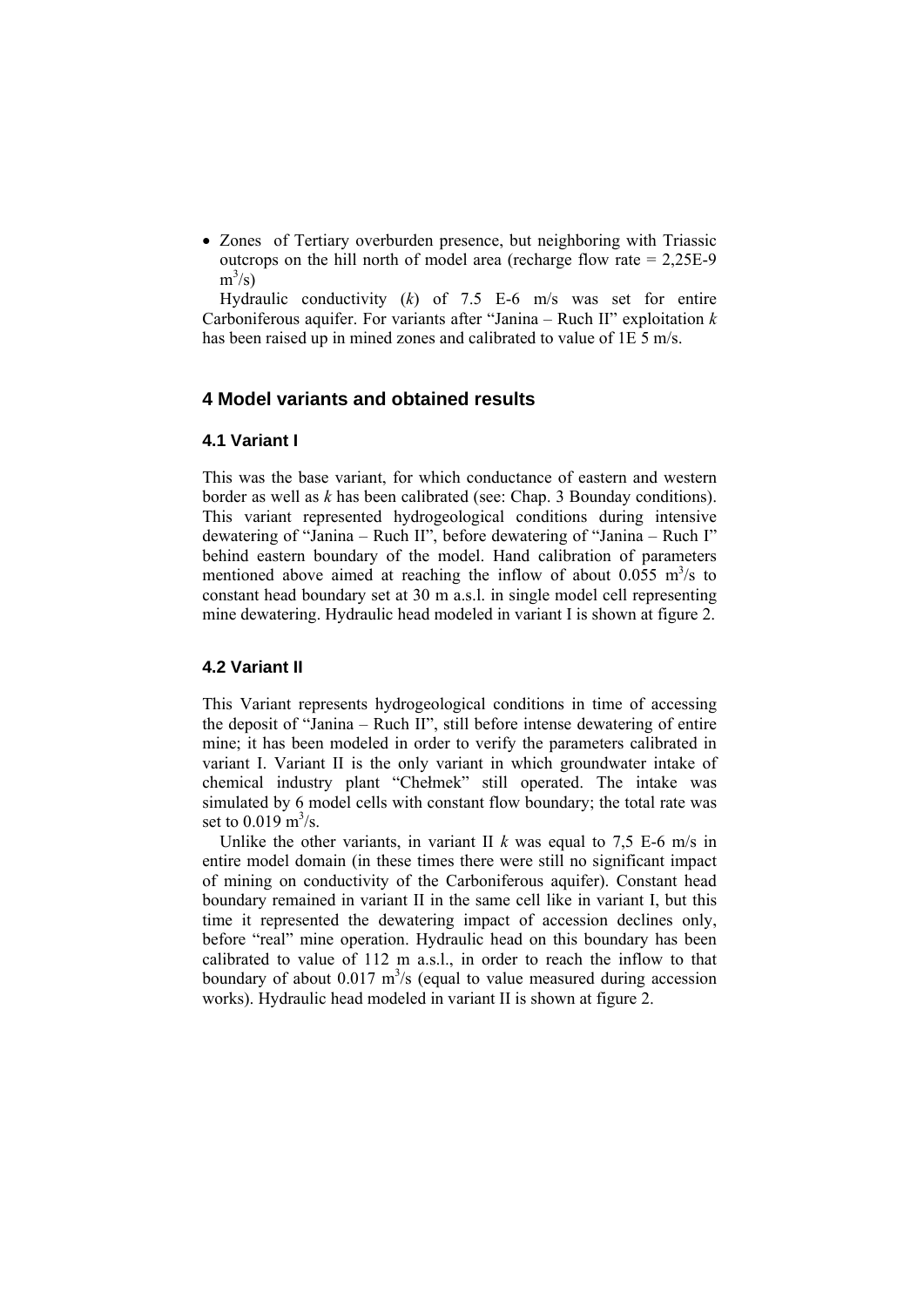### **4.3 Variant III**

This variant represented current situation in time of model creation. The only difference between variant I and variant III was the decrease in hydraulic head at eastern boundary of the model due to dewatering of "Janina – Ruch I" behind this boundary. It was assumed that this head dropped down to value of 200 m a.s.l. As it was expected, this resulted in only minor decrease of inflow to constant head boundary (from 0.055 to  $0.051 \text{ m}^3$ /s) comparing to variant I and also minor dropdown of hydraulic head in eastern part of model area (fig. 2).

#### **4.4 Variant IV**

This is a prognostic variant for assessing hydrogeological conditions after entire flooding of. The only difference between Variant II and IV was constant head boundary representing mine dewatering system – in variant IV the constant head boundary has been removed. Hydraulic head modeled in variant IV is shown at figure 2. It is expected, that after flooding of "Janina – Ruch II" coal mine the hydraulic head will recover to quasinatural conditions in spite of close exploitation and dewatering of neighboring "Janina – Ruch" I coal mine.



**Fig. 2.** Hydraulic head across the model area simulated in 4 variants of the model